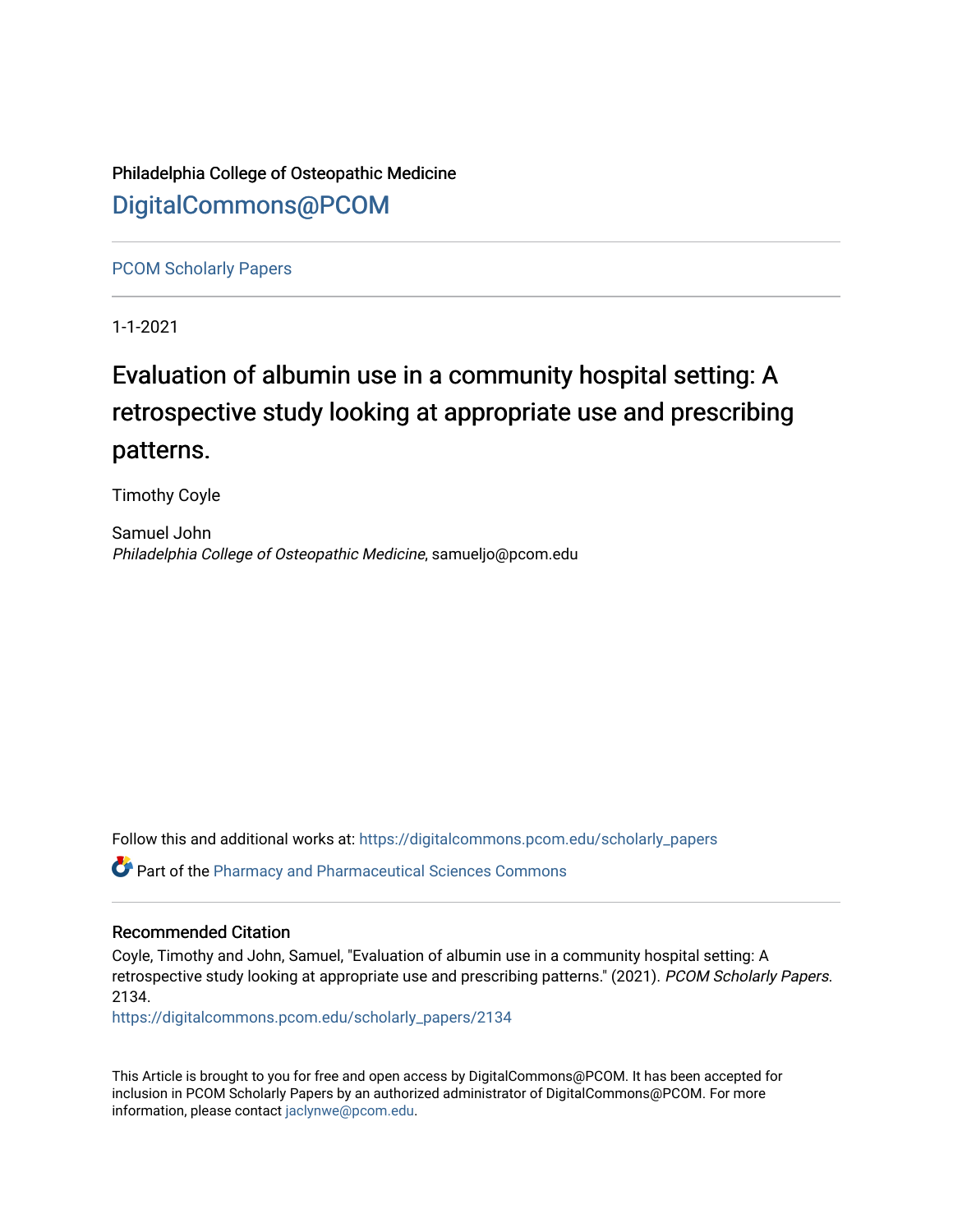

## **OPEN ACCESS**

**Citation:** Coyle T, John SM (2021) Evaluation of albumin use in a community hospital setting: A retrospective study looking at appropriate use and prescribing patterns. PLoS ONE 16(10): e0257858. <https://doi.org/10.1371/journal.pone.0257858>

**Editor:** Aleksandar R. Zivkovic, Heidelberg University Hospital, GERMANY

**Received:** June 17, 2021

**Accepted:** September 11, 2021

**Published:** October 6, 2021

**Peer Review History:** PLOS recognizes the benefits of transparency in the peer review process; therefore, we enable the publication of all of the content of peer review and author responses alongside final, published articles. The editorial history of this article is available here: <https://doi.org/10.1371/journal.pone.0257858>

**Copyright:** © 2021 Coyle, John. This is an open access article distributed under the terms of the Creative Commons [Attribution](http://creativecommons.org/licenses/by/4.0/) License, which permits unrestricted use, distribution, and reproduction in any medium, provided the original author and source are credited.

**Data Availability Statement:** All relevant data are within the paper and its supporting [information](#page-6-0) files.

**Funding:** The authors received no specific funding for this work.

RESEARCH ARTICLE

# Evaluation of albumin use in a community hospital setting: A retrospective study looking at appropriate use and prescribing patterns

#### $\frac{1}{2}$  **Timothy Coyle<sup>1</sup>**, Samuel M. John $\frac{1}{2}$

**1** PGY-2 Medication Use Safety and Policy, Wellstar Health System, Marietta, GA, United States of America, **2** Department of Pharmacy Practice, PGY-1 Residency Program, PCOM Georgia, Suwanee, GA, United States of America

\* SamuelJo@pcom.edu

### Abstract

#### **Purpose**

Albumin has been shown to be safe and effective in clinical practice for a wide variety of indications. The purpose of this medication use evaluation is to quantify the use of albumin in the community hospital setting based on indication and prescribing department.

### **Methods**

This study is a retrospective, single-center, chart review over a 6-month period of 186 patients aged 18 and older who were treated with IV human albumin 5% or 25% at a single 202-bed community hospital setting from February 1, 2020, to August 1, 2020. A chart review was completed for each patient and the data collected included date of albumin administration, the ordering provider, the specialty of the provider, the indication for albumin as stated in the order, patient notes, crystalloid therapy use prior to albumin, albumin strength, the presence of acute or chronic renal, hepatic or respiratory disorders, and lab values denoting renal and hepatic function. Appropriate albumin use was determined utilizing criteria which included FDA labeled indications, the Surviving Sepsis Campaign, and existing literature.

#### **Results**

A total of 186 patients received albumin 5% or 25% IV solution at least once during the study period. The study population was 52.2% female, and the average age was 68 years. Of the patients selected for the study, 23 (11.6%) had chronic hepatic disease, and 37 (18.7%) had chronic renal disease. The top indications for which albumin was administered were sepsis or septic shock (25.3%), hypotension or hypovolemia (19.4%), intra-dialytic hypotension (13.4%), fluid support in surgery (10.8%), and nephrosis or nephropathy (10.8%). The departments with highest albumin use during this study period were critical care (41%), nephrology (28%), and surgery (17%). Overall, albumin was used for an appropriate indication in 126 out of 186 patients (67.7%).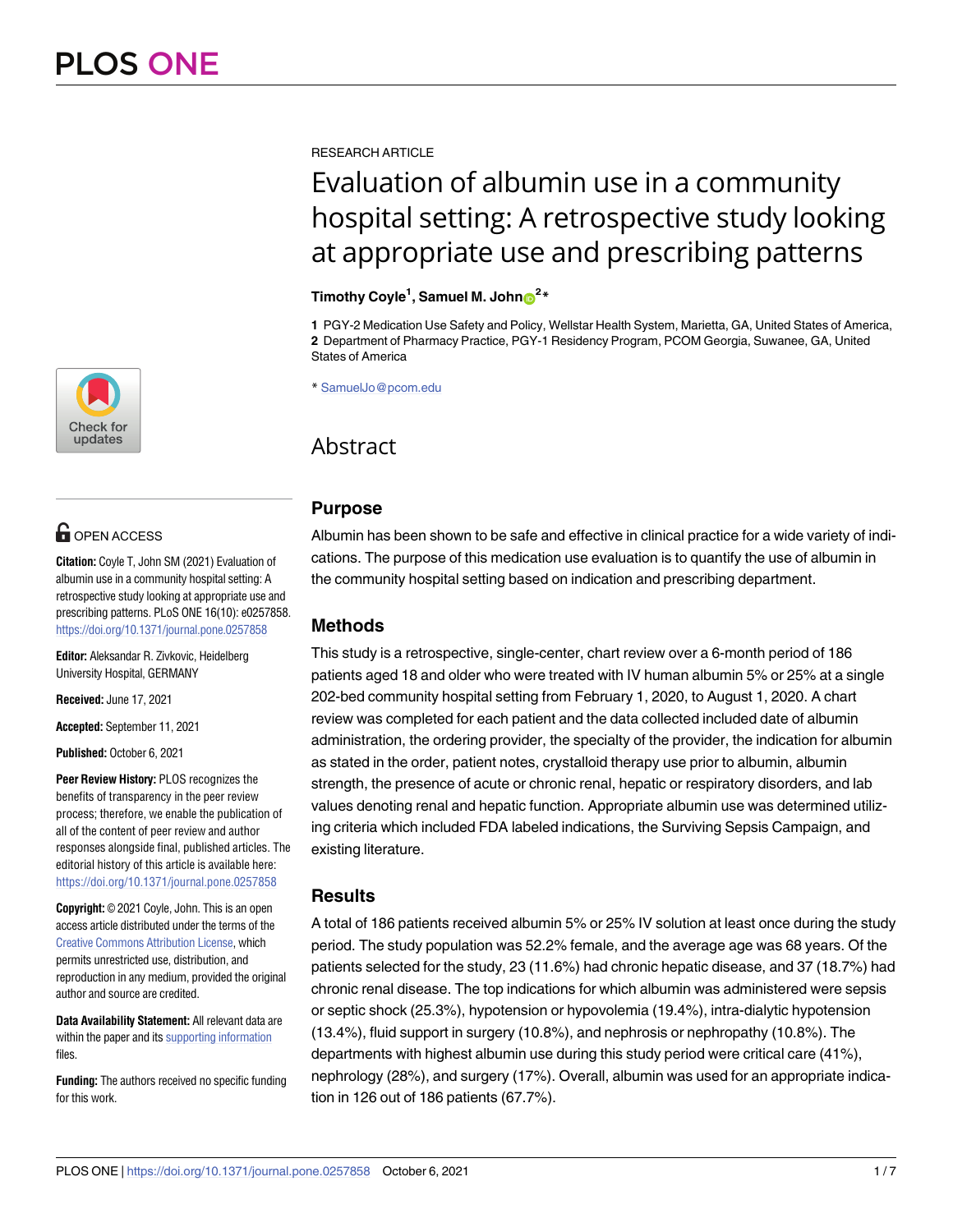<span id="page-2-0"></span>**Competing interests:** The authors have declared that no competing interests exist.

#### **Conclusion**

We found that albumin was most utilized for sepsis and septic shock, hypovolemia and hypotension, and intradialytic hypotension in our community hospital setting and it was most frequently ordered by critical care, nephrology, and surgical departments. Further research could determine if this trend is seen in other community hospital settings.

#### **Introduction**

Albumin has been used clinically for multiple indications, including fluid resuscitation and support in pulmonary, renal and hepatic conditions  $[1,2]$  $[1,2]$ . It is associated with higher cost of therapy compared to crystalloids, making its use somewhat controversial there is no comparable benefit of using albumin over crystalloids [[3\]](#page-7-0). The Saline versus Albumin Fluid Evaluation (SAFE) trail in 2004 showed that 4% albumin was comparable to normal saline when used for resuscitation [\[2](#page-7-0),[3](#page-7-0)]. In recent years, more guidelines for albumin use have been utilized in mul-tiple healthcare systems, even though clinical benefit of using albumin is unclear [[4,5\]](#page-7-0).

The current FDA-labeled indications for albumin are acute respiratory distress syndrome, cirrhotic ascites, erythrocyte resuspension, hypovolemia, neonatal hemolytic disease, and adjunct treatment for nephrosis in combination with diuretics.<sup>1</sup> Albumin is also included in the Surviving Sepsis campaign for patients that are hypovolemic that require large volumes of crystalloids [[6](#page-7-0),[7](#page-7-0)]. There are multiple off-label uses of albumin within an acute care setting, and variability of albumin use remains high between providers, regardless of the presence of guidelines for appropriate use [\[8\]](#page-7-0).

Multiple studies have shown the cost-reduction potential of restricting albumin use, but these were focused on the critical care setting, and there is less data for the overall albumin use within a community hospital setting [[7](#page-7-0),[9](#page-7-0)]. The purpose of this medication use evaluation is to quantify the use of albumin in a community hospital setting. The results could be used to describe the use of albumin by department and to provide information regarding the departments that utilize albumin the most in the current healthcare setting.

#### **Objectives**

The primary objective was to determine the prescribing practices of albumin use by indication for a community hospital setting. The secondary objective was to determine appropriate use of albumin based on existing literature, including the FDA labeled indications, indications from the Surviving Sepsis Campaign and from the study conducted by Buckley et al regarding pharmacist intervention in albumin use [[1,6,9\]](#page-7-0).

#### **Materials and methods**

This is a retrospective, single-center, chart review over a 6-month period from February 1, 2020, to August 1, 2020 of 186 patients who were treated with IV human albumin 5% or 25% at a community hospital (Wellstar North Fulton Hospital) consisting of 202 patient beds, 27 of which are adult ICU beds. At the time of this study, the hospital services included a level-2 trauma center, adult ICU, and medical and surgical floors. This study was evaluated by the Wellstar Research Institute and determined to be waived from the institutional review board. After collection of data from the patients' charts, the patients' information was anonymized prior to evaluation of the data. Patients were included if they were aged 18 or older and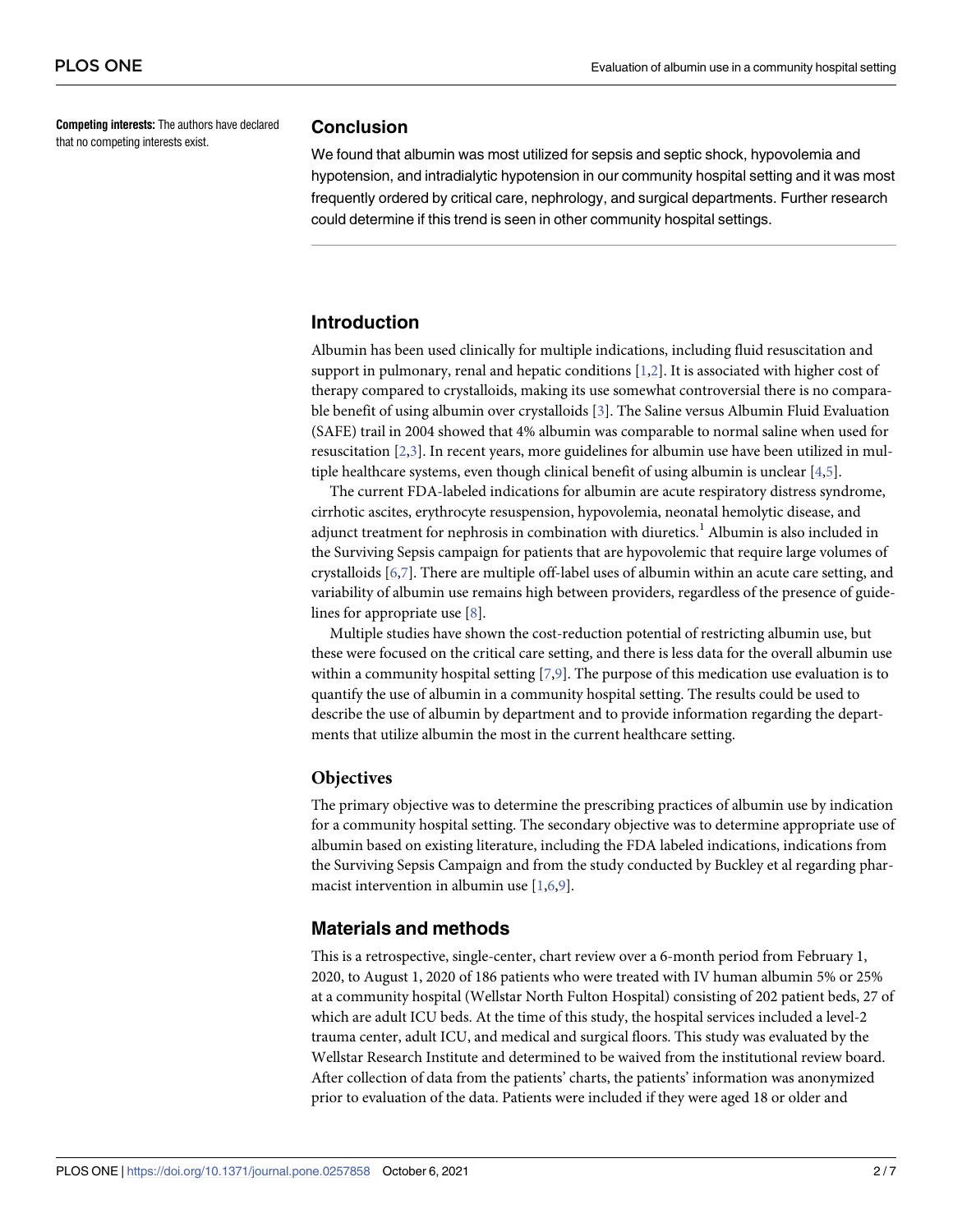received at least one dose of albumin during their time in the hospital. Patients were excluded if they did not receive a dose of albumin during their hospital stay. Descriptive analysis including frequencies and percentages of all requested variables was performed, using mean and standard deviation, as appropriate. This was a descriptive chart review, and no statistical tests were employed.

A medication report was generated in the electronic medical record software, Epic $\mathbb{R}$ , for patients within the hospital who received IV albumin during their admission between the dates February 1, 2020, to August 1, 2020. A chart review of the patients was then conducted in which the indication for albumin use was determined from the order that was entered, from the note from the provider or a note on which the ordering provider was the co-signer, and through the medication profile review. The data collected included patient demographics including age, gender ethnicity, and chronic hepatic or renal disease, if any. Additional data included the date albumin was first administered, the ordering provider, the specialty of the ordering provider, the indication or interpreted indication of albumin, crystalloid therapy prior to the use of albumin, albumin strength, the presence of acute or chronic renal, hepatic, or respiratory disease, as included in the previous medical history of the patient chart, and renal and hepatic lab values (SCr, BUN, eGFR, AST, ALT, serum albumin, total bilirubin).

Appropriate indications of albumin were determined utilizing a criteria that was made using the FDA-approved indications, the Surviving Sepsis Campaign, and the indications considered appropriate by Buckley, et al  $[1,6,9]$  $[1,6,9]$  $[1,6,9]$  $[1,6,9]$  $[1,6,9]$  $[1,6,9]$  $[1,6,9]$ . The uses of albumin that were considered appropriate included acute respiratory distress syndrome, cirrhotic ascites, hypovolemia, nephrosis or nephropathy, fluid resuscitation in septic shock in combination with crystalloid therapy, cardiovascular surgery, large volume paracentesis greater than five liters, hepatorenal syndrome, and therapeutic plasma exchange [[1](#page-7-0),[6](#page-7-0),[9](#page-7-0)]. For indications that were outside of these criteria, the use was considered inappropriate.

#### **Results**

A total of 194 patients were screened. Of these patients, 186 received albumin 5% or 25% IV solution at least once during the study period. Table 1 describes baseline characteristics of the patient population. The study population was 52.2% female and had an average age of 68 years. Onehundred and twenty-two patients (65.6%) identified as white or Caucasian, 30 patients (16.1%)

| Baseline Characteristics $(n = 186)$ |              |
|--------------------------------------|--------------|
| Male, $n$ $(\%)$                     | 89 (47.8%)   |
| Female, n (%)                        | 97 (52.2%)   |
| Average Age, years $\pm$ SD          | $68 \pm 15$  |
| Ethnicity, $n$ $%$                   |              |
| <b>White/Caucasian</b>               | 122 (65.6%)  |
| African American                     | $30(16.1\%)$ |
| <b>Hispanic or Latino</b>            | $15(8.1\%)$  |
| Asian                                | 5(2.7%)      |
| Other                                | 14 (7.5%)    |
| Chronic Hepatic Disease, n (%)       | 23 (11.6%)   |
| Chronic Renal Disease, n (%)         | 37 (18.7%)   |
| Albumin Product Used, n (%)          |              |
| 5%                                   | 46 (24.7%)   |
| 25%                                  | 140 (75.2%)  |

#### **Table 1. Baseline characteristics.**

<https://doi.org/10.1371/journal.pone.0257858.t001>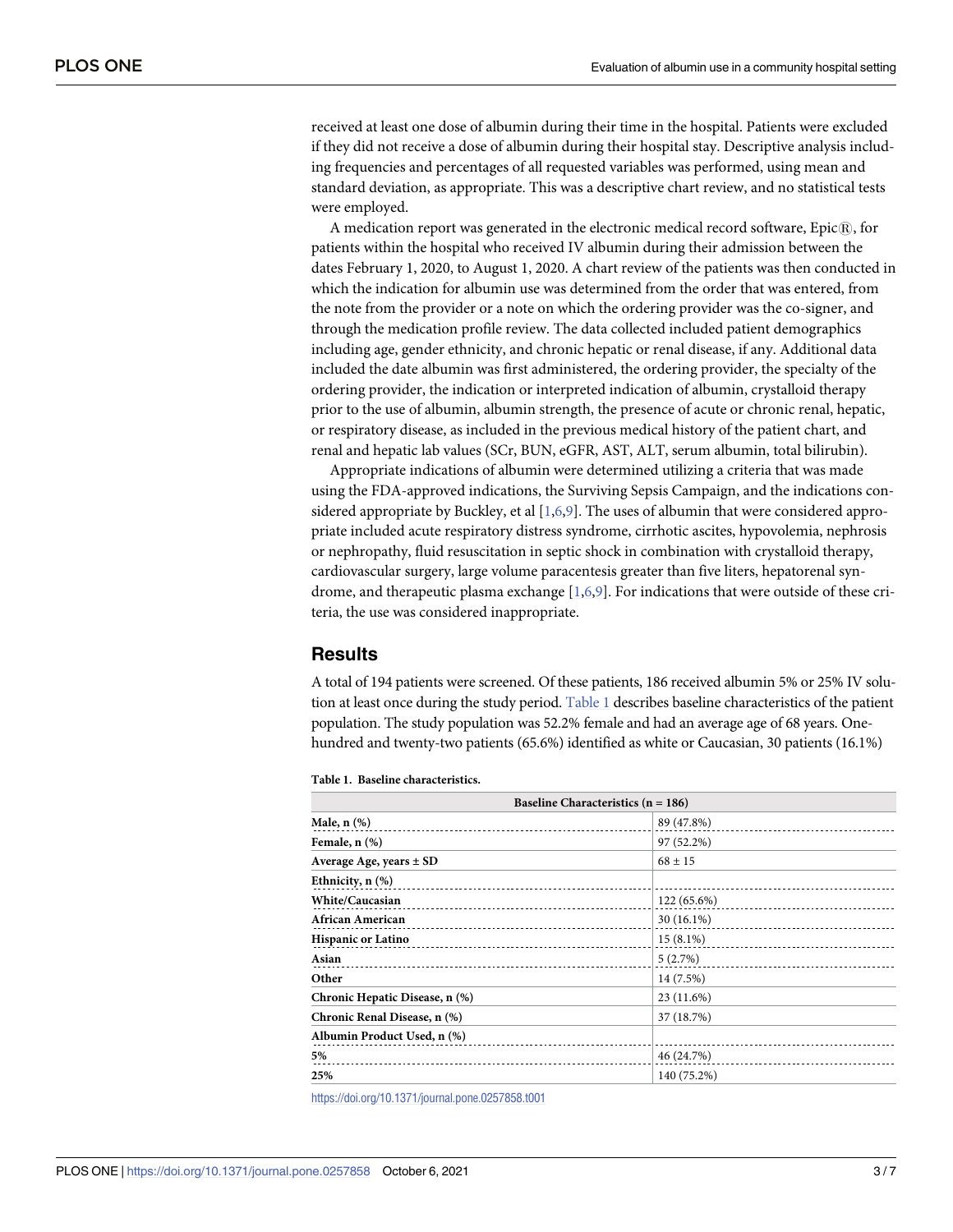<span id="page-4-0"></span>identified as African American, and 15 patients (8.1%) identified as Hispanic or Latino. Of the patients selected for the study, 23 (11.6%) had chronic hepatic disease, and 37 (18.7%) had underlying chronic renal disease. Most of the patients (75.2%) received albumin 25% solution.

The indications for albumin use with the largest number of patients over the 6-month study period were sepsis or septic shock (25.3%), hypotension or hypovolemia (19.4%), intra-dialytic hypotension (13.4%), fluid support in surgery (10.8%), and nephrosis or nephropathy (10.8%) (Table 2). Other indications representing less than 5% of the albumin use included acute respiratory distress syndrome (ARDS), paracentesis, hyponatremia, hypervolemia or edema, cirrhosis, hepatorenal syndrome, respiratory failure, and hypoalbuminemia in liver disease.

Overall, 126 out of 186 patients (67.7%) in this study were administered albumin for an appropriate indication as defined by our criteria utilizing the FDA-labeled indications, Surviving Sepsis Campaign guidelines, and the study by Buckley and colleagues [[9\]](#page-7-0). Albumin was used appropriately in the 47 patients presenting with sepsis or septic shock, the 36 patients presenting with hypotension or hypovolemia, and the 20 patients presenting with nephrosis or nephropathy. Albumin was considered inappropriate in the setting of dialysis and fluid support in surgery. Four of the 7 patients with paracentesis were administered albumin appropriately, and three were not due to volume of paracentesis being below 5 liters. Other appropriate indications as defined by the criteria included cirrhosis, hepatorenal syndrome, hypoalbuminemia in liver disease, hepatic hydrothorax, plasmapheresis, and therapeutic plasma exchange. Other inappropriate indications for which albumin was used were hyponatremia, hypervolemia, and respiratory failure [\(Fig](#page-5-0) 1).

Most of the orders for albumin were prescribed by providers specializing in critical care, nephrology, or surgery. [Fig](#page-5-0) 2 shows the prescribing patterns of physicians in the community hospital setting based on specialty of the prescriber. Of the patients that received albumin in this study, 41% were given albumin as ordered by critical care, 28% of patients were administered albumin from nephrology orders, and 17% were administered albumin from surgical orders. Other departments that prescribed and administered albumin in this study period

| Indication                         | Number of Patients Who Received One or More Doses of Albumin, n (%) |
|------------------------------------|---------------------------------------------------------------------|
| Sepsis/Septic Shock                | 47 (25.3%)                                                          |
| Hypovolemia/Hypotension            | 36 (19.4%)                                                          |
| <b>Intra-dialytic Hypotension</b>  | 25 (13.4%)                                                          |
| <b>Fluid Support in Surgery</b>    | 20 (10.8%)                                                          |
| Nephrosis/Nephropathy              | 20 (10.8%)                                                          |
| <b>Paracentesis</b>                | $7(3.8\%)$                                                          |
| <b>ARDS</b>                        | $7(3.8\%)$                                                          |
| Hyponatremia                       | $6(3.2\%)$                                                          |
| Hypervolemia                       | $4(2.2\%)$                                                          |
| <b>Cirrhosis</b>                   | $3(1.6\%)$                                                          |
| <b>Hepatorenal Syndrome</b>        | $3(1.6\%)$                                                          |
| <b>Respiratory Failure</b>         | $2(1.1\%)$                                                          |
| Hypoalbuminemia in Liver Disease   | $2(1.1\%)$                                                          |
| <b>Hepatic Hydrothorax</b>         | $1(0.5\%)$                                                          |
| Plasmapheresis                     | $1(0.5\%)$                                                          |
| <b>Thoracentesis</b>               | $1(0.5\%)$                                                          |
| <b>Therapeutic Plasma Exchange</b> | $1(0.5\%)$                                                          |
| Total                              | 186                                                                 |
|                                    |                                                                     |

**Table 2. Albumin use by indication.**

<https://doi.org/10.1371/journal.pone.0257858.t002>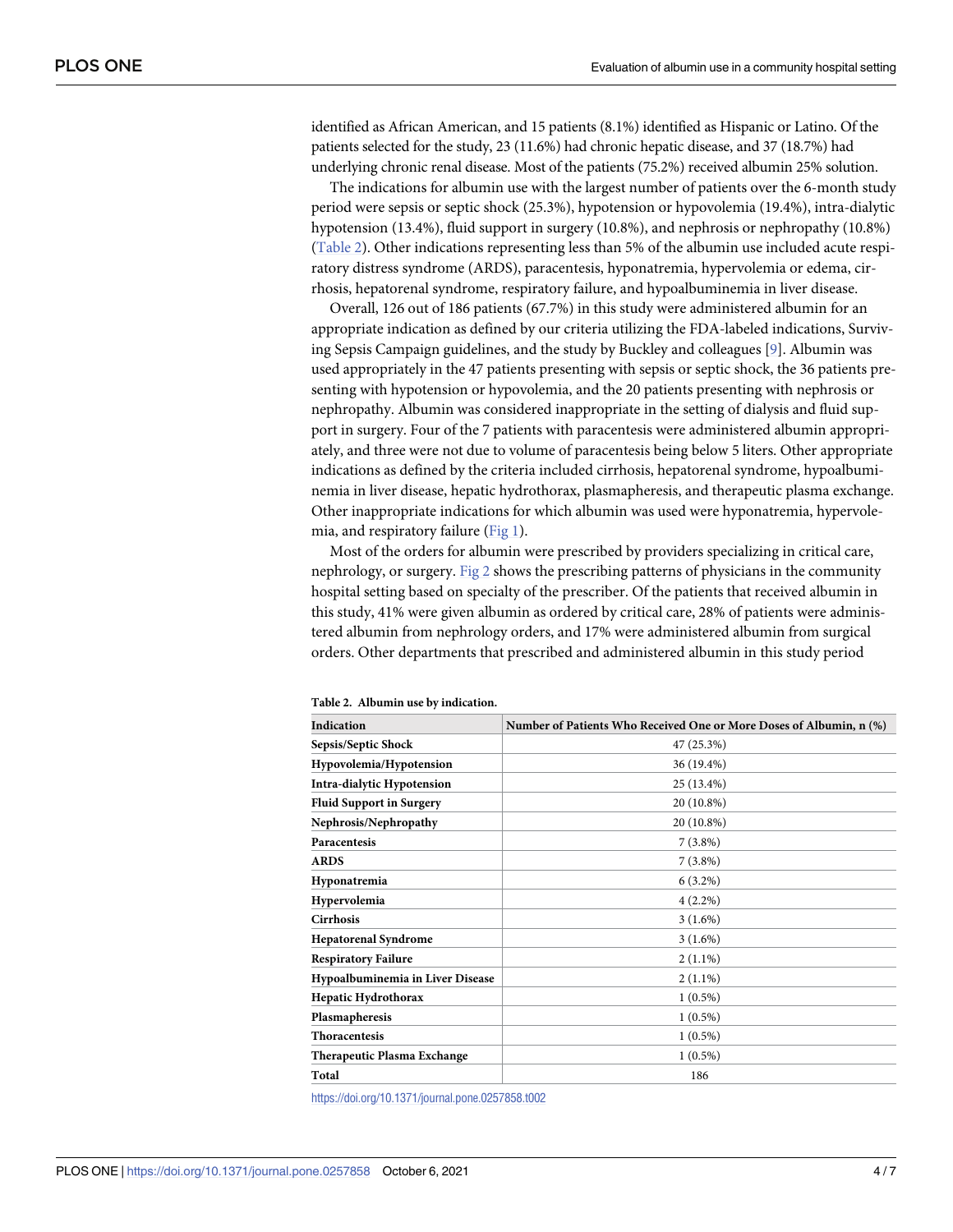<span id="page-5-0"></span>

**[Fig](#page-4-0) 1. Albumin use by initial indication (February 1, 2020–August 1, 2020).** AKI indicates acute kidney injury, ARDS indicates acute respiratory distress syndrome.

<https://doi.org/10.1371/journal.pone.0257858.g001>

include hospital medicine, gastroenterology, cardiology, respiratory medicine, emergency medicine, and gynecology/oncology.

#### **Discussion**

Our study showed that albumin was used for an appropriate indication in 126 out of 186 patients (67.7%). The criteria for appropriate use were created by utilizing FDA approved indications, the Surviving Sepsis Campaign and the previously completed study completed by Buckley et al [[1](#page-7-0),[6](#page-7-0),[9](#page-7-0)]. The criteria for appropriate use were intentionally made to be broad to account for provider experience and variability. We used the study completed by Buckley, et al, to build our criteria due to the pharmacist-led strategy that their method employed [\[9\]](#page-7-0). This would also help to see if criteria for appropriate use of albumin is applicable between practice sites [\[9](#page-7-0)].

Albumin is considered appropriate when used in the context of sepsis and septic shock after crystalloid therapy is given first. The evidence for albumin benefit in sepsis or septic shock is unclear [\[10,11](#page-7-0)]. The study completed by Caironi et al and showed that there was no difference in mortality for patients with septic shock between patients receiving albumin versus normal saline, but a meta-analysis by Xu et al showed a trend toward lower 90-day mortality in severe sepsis patients treated with albumin versus crystalloid therapy  $[10,11]$  $[10,11]$ . This suggests further studies still need to be performed to establish any significant benefit of albumin over crystalloid therapy  $[10,11]$  $[10,11]$ .



**[Fig](#page-4-0) 2. Albumin administrations as prescribed by specialty.** Other: Gastroenterology, physical medicine, cardiology, respiratory, emergency medicine, gynecology oncology.

<https://doi.org/10.1371/journal.pone.0257858.g002>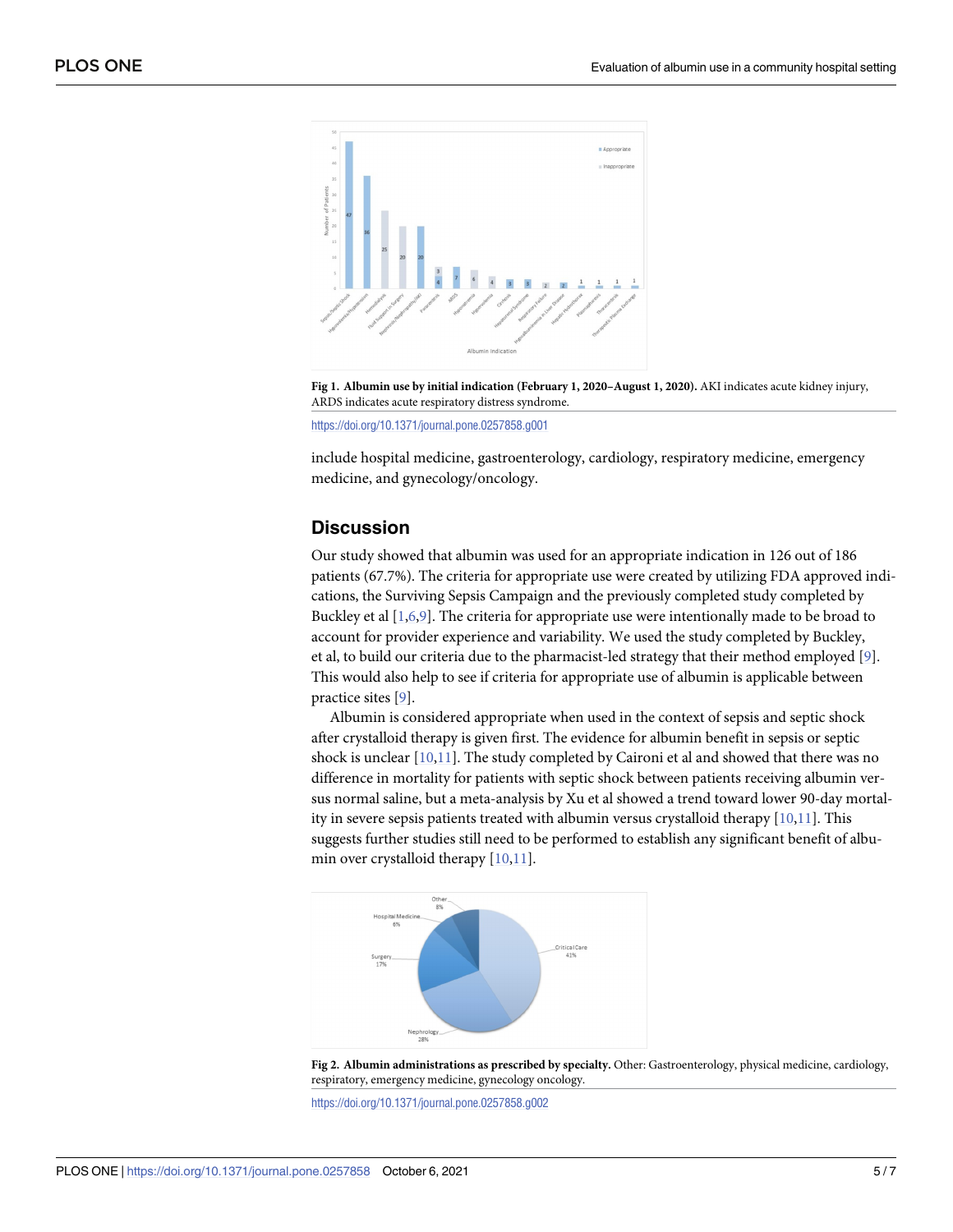<span id="page-6-0"></span>In our study, we saw more albumin use in the context of nephrology. Second to critical care, it was the highest practice that wrote orders for albumin. While it can be used in patients with hepatorenal syndrome to increase renal function, it can also be used in patients with nephrosis or nephrotic syndrome may warrant future studies [\[12\]](#page-7-0). In one study, furosemide with albumin produced favorable results, increasing the pharmacologic effects of furosemide, though further studies should be performed [[13](#page-7-0)].

The area in which albumin use was considered inappropriate in this study was fluid support in the setting of non-cardiovascular surgery. The surgical procedures that utilized albumin included genitourinary, hip, ovarian, neurologic, or trauma surgeries. According to the current literature, the preferred solutions for fluid resuscitation in these types of surgeries are crystalloids [[9](#page-7-0),[10](#page-7-0)]. It should be noted, however, that the hospital procedure for this site permit albumin to be used in the surgical setting if crystalloid therapy is utilized first. Further studies could analyze albumin use in the surgical setting.

Albumin use was also considered inappropriate in the setting of intradialytic hypotension [\[1,9\]](#page-7-0). Although off-label use exists for fluid support during dialysis, the criteria utilized in this study did not include dialysis as an appropriate indication. The hospital order set, however, allows for albumin to be utilized for patients receiving hemodialysis if they were hypotensive despite crystalloid therapy alone, which may be a reason that use was high in the setting of hemodialysis.

The albumin use in this study is comparable to other studies of albumin use within a hospital setting. The study by Castillo, et al found that approximately 45% of albumin was prescribed inappropriately according to their guidelines  $[14]$ . Similarly, the study conducted by Buckley et al showed that up to 63.4% of albumin administered was considered inappropriate, although their criteria was more stringent [[9](#page-7-0)].

There is potential for pharmacist intervention in reducing inappropriate albumin use. Tigabu, et al, performed a cost analysis of albumin in septic shock that found that albumin use increased the cost of medication therapy without improving the 28-day mortality compared to normal saline [[15](#page-7-0)]. Additionally, Buckley, et al, found that their pharmacist-led strategy led to a 50.9% decrease of inappropriate use of albumin [[9](#page-7-0)]. Future studies could include the goal of developing criteria for appropriate albumin use within the hospital system.

One of the limitations of this study was the retrospective nature and reliance on chart review as the primary data collection method. Another limitation is the wide variety of indications albumin, leading to some ambiguity in determining the indication for albumin, though every effort was made to review the clinical notes, orders, and medication profile to determine the most likely indication.

#### **Conclusion**

We found that albumin was most utilized for sepsis and septic shock, hypovolemia and hypotension, and intradialytic hypotension in our community hospital setting and it was ordered by critical care, nephrology, and surgery departments. This study represents a single community hospital site, and further research could be conducted to determine if these trends are seen in other community hospital settings.

#### **Supporting information**

**S1 [Dataset.](http://www.plosone.org/article/fetchSingleRepresentation.action?uri=info:doi/10.1371/journal.pone.0257858.s001)** (XLSX)

### **Author Contributions**

**Conceptualization:** Samuel M. John.